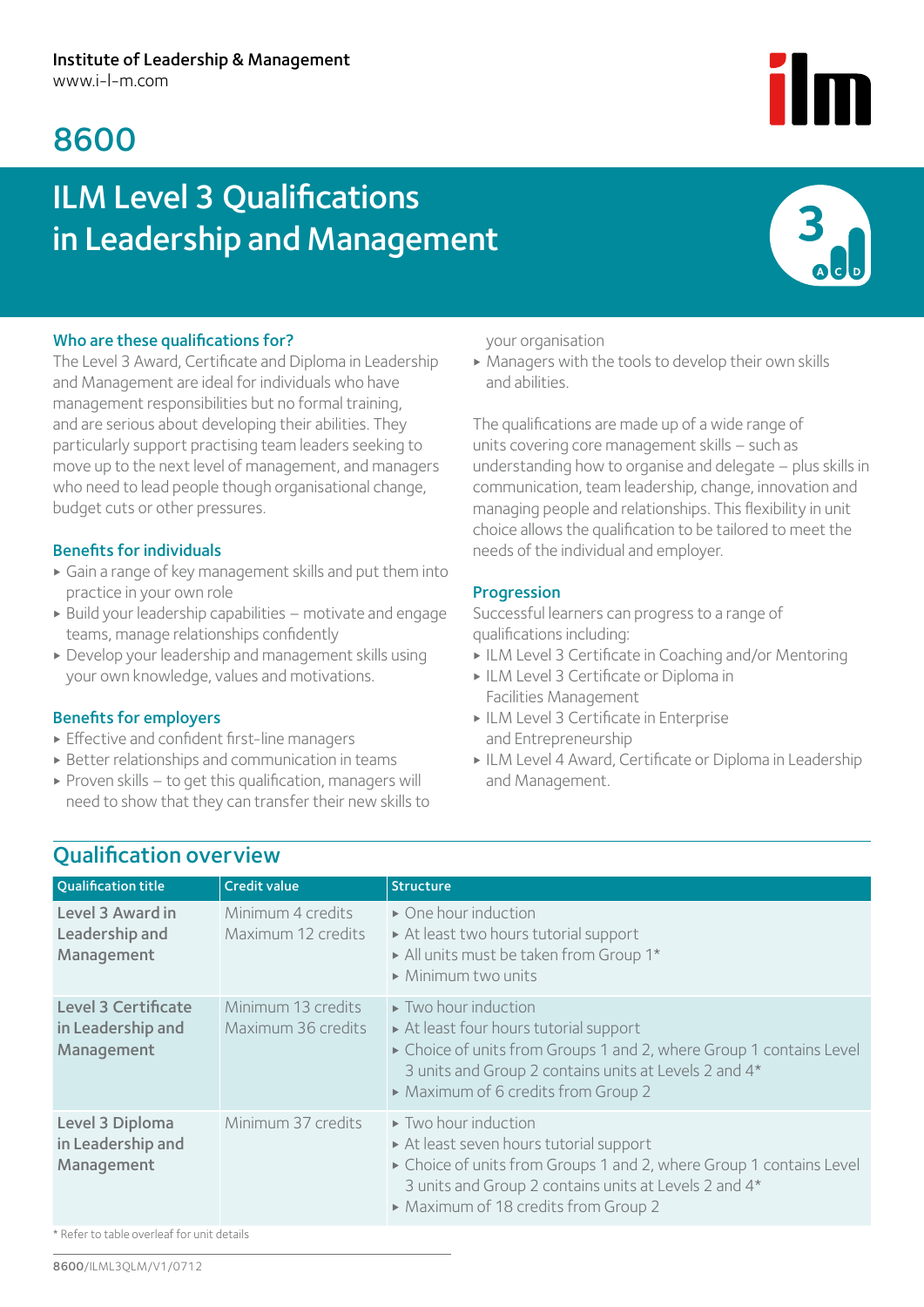## ILM Level 3 Qualifications in Leadership and Management

## Rules of combination

#### Award

- ▶ Minimum 4 credits, maximum 12 credits
- ▶ Minimum two units
- ▶ All units must be taken from Group 1

#### **Certificate**

- ▶ Minimum 13 credits, maximum 36 credits
- ▶ Choice of optional units from Groups 1 and 2
- ▶ Maximum of 6 credits from Group 2

#### Diploma

- ▶ Minimum 37 credits
- $\triangleright$  Choice of optional units from Groups 1 and 2
- ▶ Maximum of 18 credits from Group 2

## Overview of units

#### Group 1

| Reference | <b>Unit title</b>                                                        | Level | $CV*$          | GLH**          |
|-----------|--------------------------------------------------------------------------|-------|----------------|----------------|
| 8600-300  | Solving Problems and Making Decisions                                    | 3     | 2              | $\Theta$       |
| 8600-301  | Understanding Innovation and Change in an Organisation                   | 3     | $\overline{2}$ | $\mathcal{G}$  |
| 8600-302  | Planning Change in the Workplace                                         | 3     | $\overline{2}$ | 9              |
| 8600-303  | Planning and Allocating Work                                             | 3     | $\overline{2}$ | $\mathcal{Q}$  |
| 8600-304  | <b>Writing for Business</b>                                              | 3     | 1              | $\overline{4}$ |
| 8600-305  | Contributing to Innovation and Creativity in the Workplace               | 3     | $\overline{2}$ | $\mathcal{Q}$  |
| 8600-306  | Understanding Customer Service Standards and Requirements                | 3     | $\overline{2}$ | 7              |
| 8600-307  | Giving Briefings and Making Presentations                                | 3     | $\overline{2}$ | $\sqrt{4}$     |
| 8600-308  | Understanding Leadership                                                 | 3     | $\overline{2}$ | 6              |
| 8600-309  | Understand How to Establish an Effective Team                            | 3     | $\mathbf 1$    | 5              |
| 8600-310  | Understanding How to Motivate to Improve Performance                     | 3     | $\overline{2}$ | 9              |
| 8600-311  | Developing Yourself and Others                                           | 3     | $\overline{2}$ | $\mathcal{Q}$  |
| 8600-312  | Understanding Conflict Management in the Workplace                       | 3     | 1              | $\overline{4}$ |
| 8600-313  | Understanding Stress Management in the Workplace                         | 3     | $\mathcal{I}$  | $\overline{7}$ |
| 8600-314  | Understanding Discipline in the Workplace                                | 3     | 1              | 5              |
| 8600-315  | Understanding Recruitment and Selection of New Staff in the Workplace    | 3     | $\overline{2}$ | $\overline{7}$ |
| 8600-316  | Understanding the Induction of New Staff in the Workplace                | 3     | 1              | 3              |
| 8600-317  | Understanding Training and Coaching in the Workplace                     | 3     | $\overline{2}$ | $\overline{7}$ |
| 8600-318  | Understanding Quality Management in the Workplace                        | 3     | $\overline{2}$ | 6              |
| 8600-319  | Understanding Organising and Delegating in the Workplace                 | 3     | $\mathbf 1$    | $\overline{4}$ |
| 8600-320  | Managing Workplace Projects                                              | 3     | $\overline{2}$ | $\overline{7}$ |
| 8600-321  | Understanding Health and Safety in the Workplace                         | 3     | $\overline{2}$ | $\overline{7}$ |
| 8600-322  | Understand the Organisation and its Context                              | 3     | $\overline{2}$ | $\overline{7}$ |
| 8600-323  | Understanding Performance Management                                     | 3     | $\overline{2}$ | $\overline{7}$ |
| 8600-324  | Understanding Costs and Budgets in an Organisation                       | 3     | 1              | $\overline{7}$ |
| 8600-325  | Understanding How to Manage the Efficient Use of Materials and Equipment | 3     | $\overline{2}$ | $\overline{7}$ |
| 8600-326  | Understanding the Communication Process in the Workplace                 | 3     | $\overline{2}$ | $\overline{7}$ |
| 8600-327  | Understanding Negotiation and Networking in the Workplace                | 3     | $\mathbf 1$    | 6              |
| 8600-328  | Understand How to Lead Effective Meetings                                | 3     | $\overline{2}$ | $\overline{4}$ |
| 8600-329  | Understanding Workplace Information Systems                              | 3     | 1              | 6              |
| 8600-330  | Understanding Marketing for Managers                                     | 3     | 1              | $\overline{4}$ |
| 8600-331  | Understanding Support Services Operations in an Organisation             | 3     | 3              | $\overline{7}$ |
| 8600-332  | Understanding Sustainability and Environmental Issues in an Organisation | 3     | 3              | 10             |
| 8600-333  | Understanding Procurement and Supplier Management in the Workplace       | 3     | $\overline{2}$ | 7              |
| 8600-334  | Understanding and Developing Relationships in the Workplace              | 3     | $\overline{2}$ | $\,8\,$        |

\* Credit value. \*\* Guided learning hours.

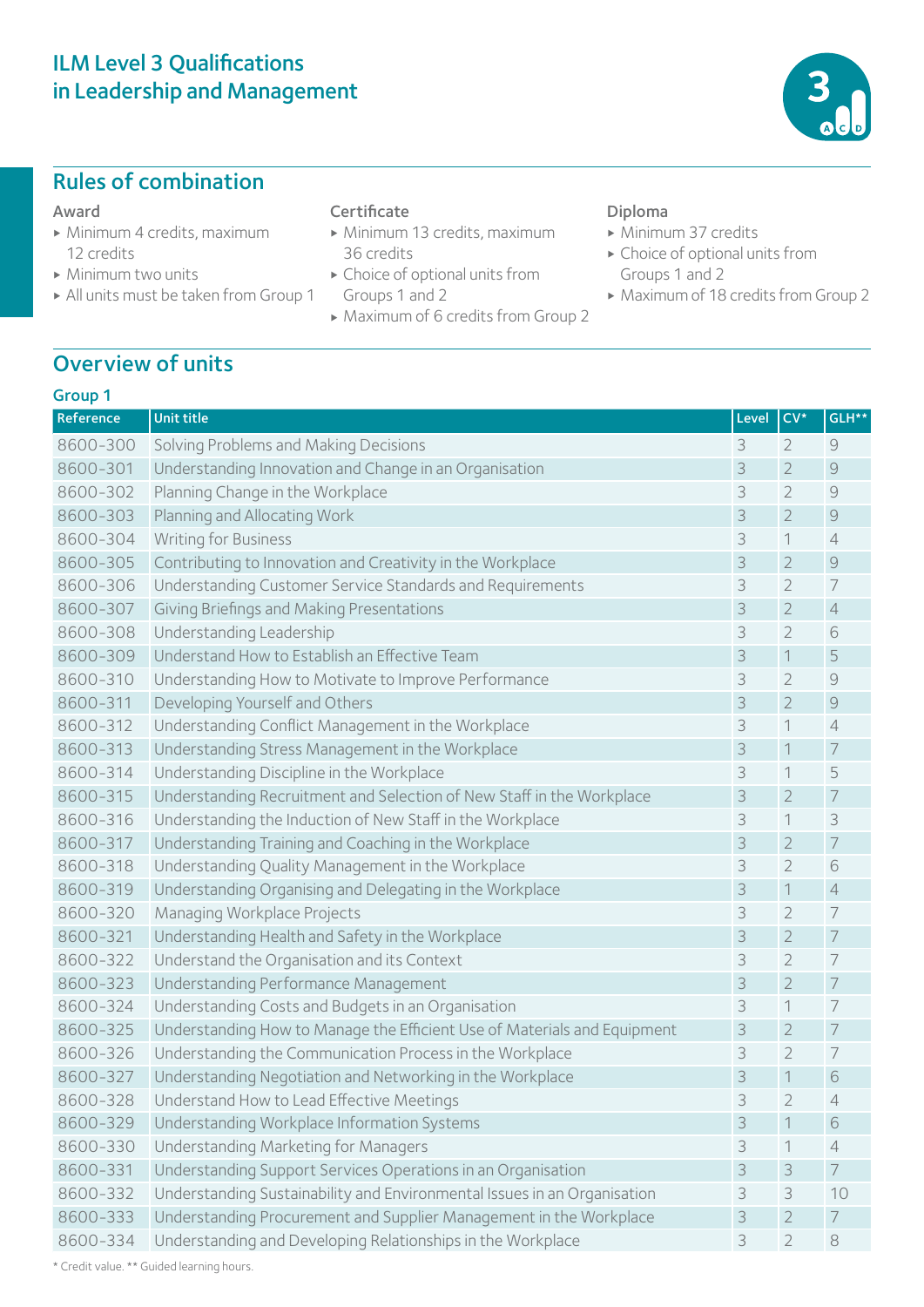| <b>Group 1 continued</b> |                                                                           |               |       |       |  |
|--------------------------|---------------------------------------------------------------------------|---------------|-------|-------|--|
| Reference                | <b>Unit title</b>                                                         | Level         | l CV* | GLH** |  |
| 8600-335                 | Understand How to Manage Contracts and Contractors in the Workplace       |               |       | 8     |  |
| 8600-336                 | Understanding Incident Management and Disaster Recovery in the Workplace  |               |       |       |  |
| 8600-337                 | Understanding Security Measures in the Workplace                          | 3             |       |       |  |
| 8600-338                 | Understanding How to Manage Remote Workers                                |               |       |       |  |
| 8600-339                 | Understanding Good Practice in Workplace Coaching                         | 3             | ζ     | 9     |  |
| 8600-340                 | Understanding Good Practice in Workplace Mentoring                        | ζ             |       | 9     |  |
| 8600-341                 | Leading and Motivating a Team Effectively                                 | $\mathcal{R}$ |       |       |  |
| 8600-342                 | Developing Own Leadership Capability Using Action Learning (Diploma only) |               | 10    | 30    |  |

#### Group 2

| Reference | <b>Unit title</b>                                                   | Level          | $CV*$          | GLH**                                                     |
|-----------|---------------------------------------------------------------------|----------------|----------------|-----------------------------------------------------------|
| 8600-200  | Developing Yourself as a Team Leader                                | 2              | 1              | 6                                                         |
| 8600-201  | Improving Performance of the Work Team                              | $\overline{2}$ | $\mathbf 1$    | 6                                                         |
| 8600-202  | Planning and Monitoring Work                                        | 2              | $\overline{2}$ | 8                                                         |
| 8600-203  | Developing the Work Team                                            | $\overline{2}$ | $\mathbf 1$    | 6                                                         |
| 8600-204  | Induction and Coaching in the Workplace                             | $\overline{2}$ | $\overline{2}$ | 8                                                         |
| 8600-205  | <b>Meeting Customer Needs</b>                                       | $\overline{2}$ | $\overline{2}$ | 6                                                         |
| 8600-206  | Working Within Organisational and Legal Guidelines                  | $\overline{2}$ | 1              | 6                                                         |
| 8600-207  | Providing Quality to Customers                                      | $\overline{2}$ | 1              | 6                                                         |
| 8600-208  | Using Information to Solve Problems                                 | $\overline{2}$ | 1              | 5                                                         |
| 8600-209  | Understanding Change in the Workplace                               | $\overline{2}$ | $\overline{2}$ | 8                                                         |
| 8600-210  | Maintaining a Healthy and Safe Working Environment                  | $\overline{2}$ | 1              | 8                                                         |
| 8600-211  | Diversity in the Workplace                                          | $\overline{2}$ | $\mathbf 1$    | 6                                                         |
| 8600-212  | Using Resources Effectively and Efficiently in the Workplace        | $\overline{2}$ | 1              | 7                                                         |
| 8600-213  | Communicating with People Outside the Work Team                     | $\overline{2}$ | $\mathbf 1$    | 6                                                         |
| 8600-214  | Briefing the Work Team                                              | $\overline{2}$ | 1              | 6                                                         |
| 8600-215  | Workplace Communication                                             | $\overline{2}$ | $\mathbf 1$    | 5                                                         |
| 8600-216  | Workplace Records and Information Systems                           | $\overline{2}$ | 1              | 5                                                         |
| 8600-217  | <b>Business Improvement Techniques</b>                              | $\overline{2}$ | $\overline{2}$ | 10                                                        |
| 8600-218  | Leading Your Work Team                                              | $\overline{2}$ | $\overline{2}$ | 6                                                         |
| 8600-219  | Managing Yourself                                                   | $\overline{2}$ | $\mathbf 1$    | $\overline{4}$                                            |
| 8600-220  | <b>Enterprise Awareness</b>                                         | $\overline{2}$ | 3              | 18                                                        |
| 8600-221  | Working With Customers Legally                                      | $\overline{2}$ | $\mathbf 1$    | 5                                                         |
| 8600-222  | Setting Team Objectives in the Workplace                            | $\overline{2}$ | $\overline{2}$ | 6                                                         |
| 8600-223  | Gathering, Interpreting and Utilising Data in the Workplace         | $\overline{2}$ | $\mathbf 1$    | 3                                                         |
| 8600-224  | Methods of Communicating in the Workplace                           | $\overline{2}$ | $\mathbf 1$    | 3                                                         |
| 8600-225  | Satisfying Customer Requirements                                    | $\overline{2}$ | $\mathbf 1$    | 3                                                         |
| 8600-226  | Understanding Effective Team Working                                | $\overline{2}$ | $\mathbf 1$    | 3                                                         |
| 8600-227  | Building an Awareness of Waste Management                           | $\overline{2}$ | $\overline{2}$ | 9                                                         |
| 8600-228  | Effectively Selling to Customers                                    | $\overline{2}$ | $\mathbf 1$    | 7                                                         |
| 8600-229  | Understanding Sales in the Workplace                                | $\overline{2}$ | $\overline{2}$ | 7                                                         |
| 8600-230  | Developing Yourself as an Effective Team Member                     | $\overline{2}$ | 3              | $\mathcal{G}% _{M_{1},M_{2}}^{\alpha,\beta}(\varepsilon)$ |
| 8600-400  | Understanding the Management Role to Improve Management Performance | 4              | 4              | 15                                                        |
| 8600-401  | Planning and Leading a Complex Team Activity                        | 4              | $\overline{4}$ | 6                                                         |
| 8600-402  | Managing Equality and Diversity in Own Area                         | 4              | $\overline{4}$ | 12                                                        |